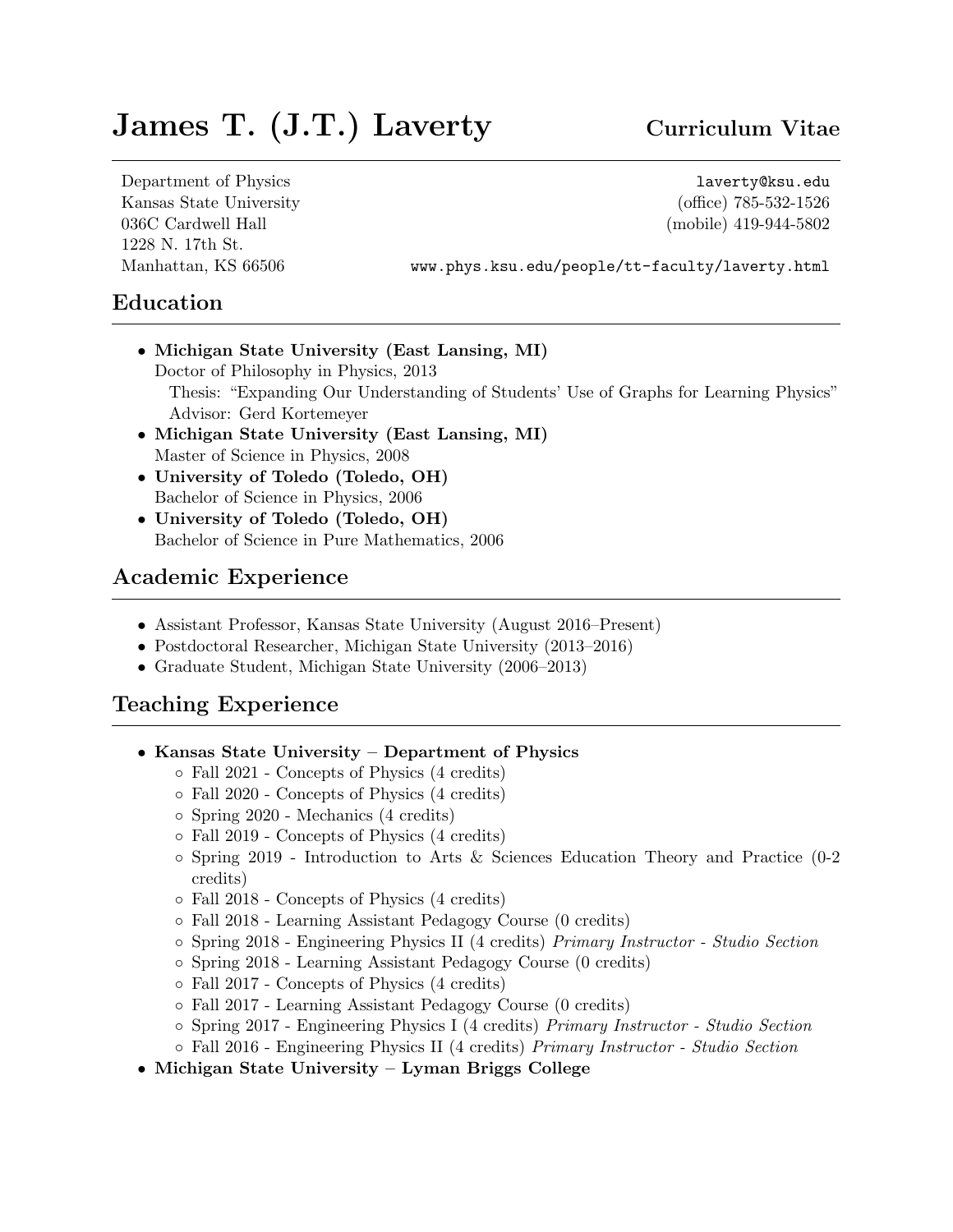- Spring 2013 Physics II (4 credits) Teaching Assistant
- Fall 2012 Physics I (4 credits) Teaching Assistant
- Michigan State University Science and Math Education ◦ Summer 2012 - Physics for Teachers (3 credits) Instructor
- Michigan State University Department of Physics and Astronomy

August 2006 – May 2012

Teaching Assistant

- $\circ$  Physics for Scientists & Engineers I, four semesters (4 credits)
- Physics for Scientists & Engineers II, three semesters (4 credits)
- Introductory Physics I, three semesters (3 credits)
- Introductory Physics II, four semesters (3 credits)
- Physics Lab for Scientists I, one semester (1 credit)
- Physics Lab for Scientists II, one semester (1 credit)
- Introductory Physics Lab I, four semesters (1 credit)
- Introductory Physics Lab II, one semester (1 credit)

# External Funding

#### Awarded

• 2020, NSF IUSE, *Collaborative Research: Development and Implementation of a Scalable* Assessment of Content and Practices for Upper-Division Thermal and Statistical Physics Total: \$599,115 KSU: \$315,933

PIs: Bethany Wilcox, James T. Laverty

- 2018, NSF CCE STEM, Developing a Value Literate Culture in Science Award: \$354,264
	- PIs: Scott Tanona, James T. Laverty, Jon Herington
- 2017, NSF IUSE:EHR, Collaborative Research: Extending A Coherent Gateway to STEM Teaching and Learning Total Award: \$2 million

KSU Awarded: \$287,681

Site PIs: Melanie M. Cooper (Michigan State University), James T. Laverty, Sonia M. Underwood (Florida International University), Deborah G. Herrington (Grand Valley State University)

#### Pending

• 2021, NSF CAREER, CAREER: Research-Based Assessment as Change Agent Designing to Promote Scientific Practices Requested: \$692k PI: James T. Laverty

#### Rejected

• 2019, NSF IUSE, Collaborative Research: Epistemological Messages in Undergraduate Physics: What our assessments tell students about knowledge Total Requested: \$600k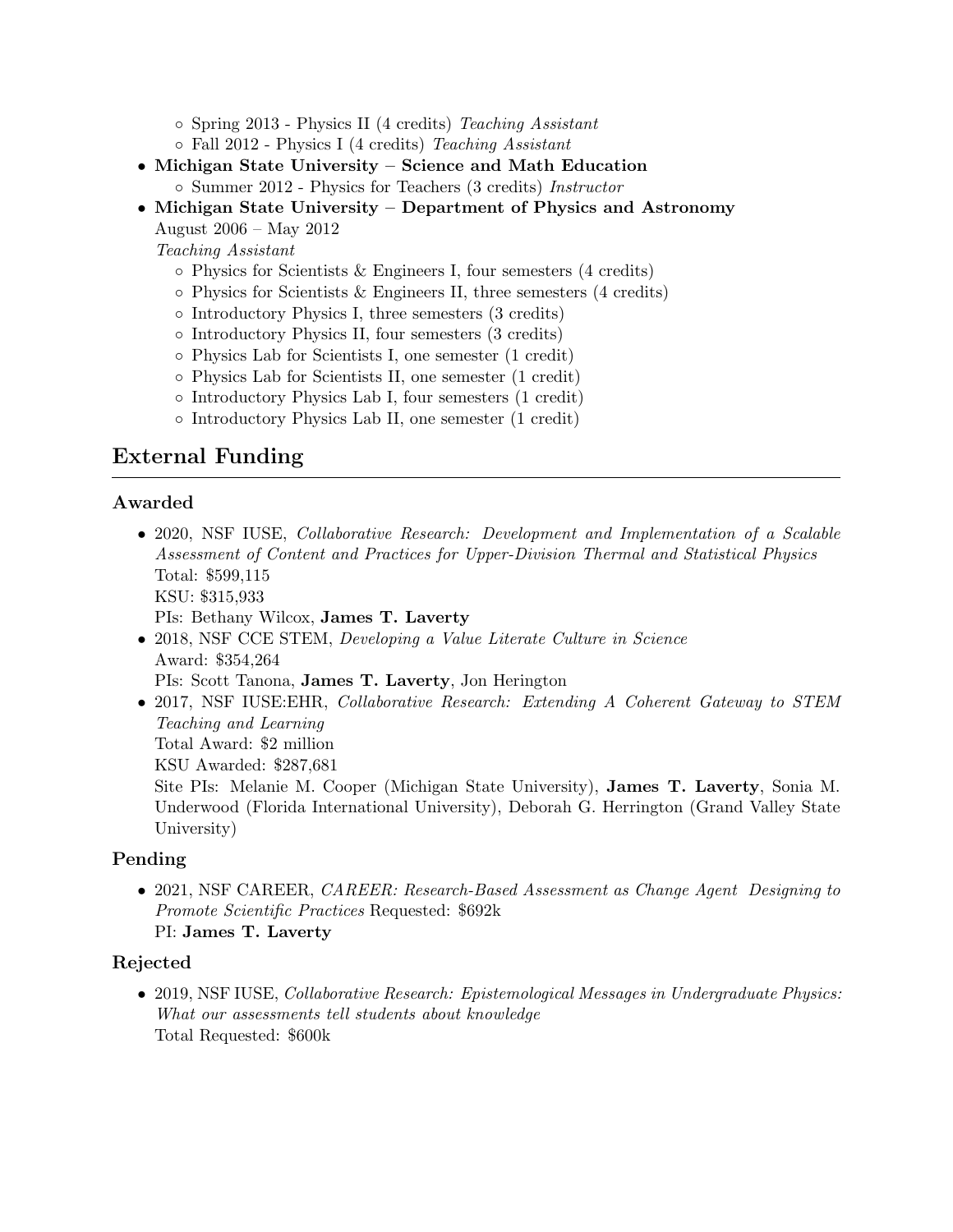KSU Requested: \$305k

PIs: James T. Laverty, Rosemary Russ (University of Wisconsin)

- 2019, NSF STS, Collaborative Research: Standard Grant: The Changing Role of Textbooks in University Physics Education Total Request: \$563k KSU Requested: \$512k PIs: James T. Laverty, Joanna F. Behrman, Gregory A. Good
- 2018, NSF IUSE, *Collaborative Research: Development and Implementation of a Scalable* Assessment of Content and Practices for Upper-Division Thermal and Statistical Physics Total Request: \$600k KSU Requested: \$329k PIs: Bethany Wilcox, James T. Laverty
- 2018, NSF CAREER, CAREER: Developing A Next Generation Standardized Assessment for Undergraduate Physics Requested: \$600k PI: James T. Laverty
- 2017, NSF EHR Core Research, *Collaborative Research: Epistemological Messages in Under*graduate Physics: What our assessments tell students about knowledge Requested: \$500k PIs: James T. Laverty, Rosemary Russ (University of Wisconsin)
- 2016, NSF IUSE: EHR, Collaborative Research: Epistemological Messages in Undergraduate Physics: What our assessments tell students about knowledge Requested: \$300k PIs: James T. Laverty, Rosemary Russ (University of Wisconsin)

# Internal Funding

# Rejected

• 2017, SCTE, Expanding the Learning Assistant Program at Kansas State University Requested: \$140k PIs: James T. Laverty, Glenn Horton-Smith, Tim Bolton, Brandon Lohman, Brett Depaola

# Publications

## Papers appearing in peer-reviewed journals

- 1. Caleb Linville, Aidan C. Cairns, Tyler Garcia, Bill Bridges, Jonathan Herington, James T. Laverty, Scott Tanona, How Do Scientists Perceive the Relationship Between Ethics and Science?, (submitted).
- 2. Amali Priyanka Jambuge, James T. Laverty, Assessing Scientific Practices in Physics Paper-based Assessments, (submitted).
- 3. Lydia Bender, James T. Laverty, Influences on Faculty Uptake from a Faculty Learning Community, (in revisions).
- 4. Aidan C. Cairns, Caleb Linville, Tyler Garcia, Bill Bridges, Scott Tanona, Jonathan Herington, James T. Laverty, Scientists beliefs about the causes of research misconduct, Research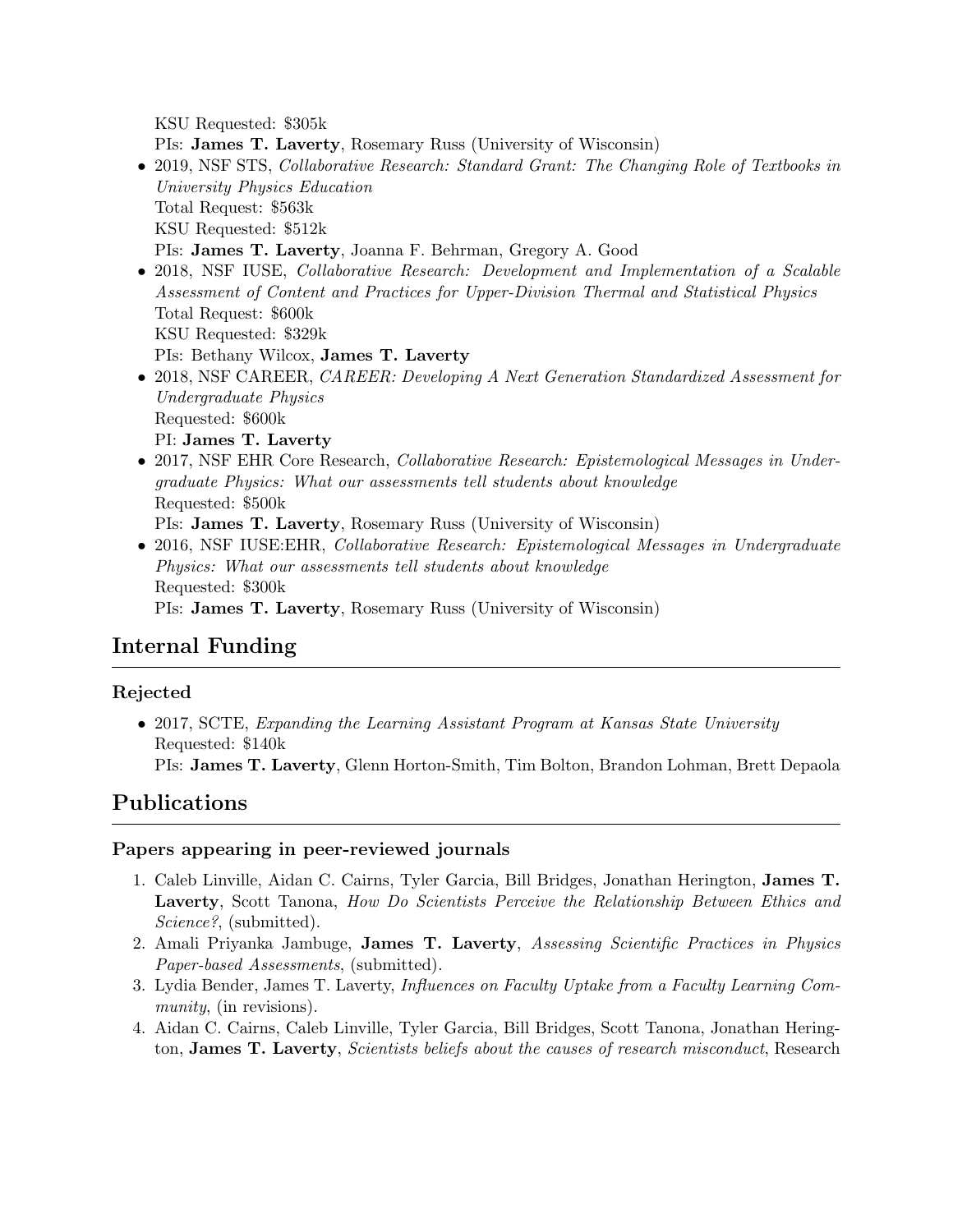Ethics, 2021.

doi: 10.1177/17470161211042658

- 5. Kelli Shar, Rosemary S. Russ, James T. Laverty, Student Epistemological Framing on Paper-Based Assessments, Phys Rev PER, 16, 020101, 2020. doi: 10.1103/PhysRevPhysEducRes.16.020101
- 6. Kinsey Bain, Lydia Bender, Paul Bergeron, Marcos D. Caballero, Justin H. Carmel, Erin M. Duffy, Diane Ebert-May, Cori L. Fata-Hartley, Deborah G. Herrington, James T. Laverty, Rebecca L. Matz, Paul C. Nelson, Lynmarie A. Posey, Jon R. Stoltzfus, Ryan L. Stowe, Ryan D. Sweeder, Stuart H. Tessmer, Sonia M. Underwood, Mark Urban-Lurain, Melanie M. Cooper, Characterizing College Science Instruction: The Three-Dimensional Learning Observation Protocol, PLoS ONE 15(6): e0234640, 2020. doi: 10.1371/journal.pone.0234640
- 7. Rebecca L. Matz, Cori L. Fata-Hartley, Lynmarie A. Posey, James T. Laverty, Sonia M. Underwood, Justin H. Carmel, Deborah G. Herrington, Ryan L. Stowe, Marcos D. Caballero, Diane Ebert-May and Melanie M. Cooper, Evaluating the extent of a large-scale transformation in gateway science courses, Science Advances, 4(10). doi: 10.1126/sciadv.aau0554
- 8. James T. Laverty, Marcos D. Caballero, Analysis of the most common concept inventories in physics: What are we assessing?, Phys Rev PER, 14, 010123, 2018. doi: 10.1103/PhysRevPhysEducRes.14.010123
- 9. James T. Laverty, Sonia M. Underwood, Rebecca L. Matz, Lynmarie A. Posey, Justin H. Carmel, Marcos D. Caballero, Cori L. Fata-Hartley, Diane Ebert-May, Sarah E. Jardeleza, Melanie M. Cooper, Characterizing College Science Assessments: The Three-Dimensional Learning Assessment Protocol, PLoS ONE 11(9): e0162333. doi: 10.1371/journal.pone.0162333, 2016.
- 10. Melanie M. Cooper, Marcos D. Caballero, Diane Ebert-May, Cori L. Fata-Hartley, Sarah E. Jardeleza, Joseph S. Krajcik, James T. Laverty, Rebecca L. Matz, Lynmarie A. Posey, and Sonia M. Underwood, *Challenge faculty to transform STEM learning*, Science, Vol. 350 no. 6258 pp. 281-282, 2015.
- 11. James T. Laverty, Gerd Kortemeyer, Wolfgang Bauer, and Gary Westfall, Want to Reduce Guessing and Cheating while Making Students Happier? Give More Exams!, The Physics Teacher, Vol. 50, pp. 464-467., 2012
- 12. James T. Laverty and Gerd Kortemeyer, Function Plot Response: A Scalable System for Teaching Kinematics Graphs, American Journal of Physics, Vol 80, Issue 8, pp. 724, 2012
- 13. Roshan Foadi, James T. Laverty, Carl R. Schmidt, Jiang-Hao Yu, Radiative Electroweak Symmetry Breaking in a Little Higgs Model, JHEP 1006, 026. arxiv.org:1001.0584, 2010

#### Papers appearing in peer-reviewed conference proceedings

- 1. Amogh Sirnoorkar, James T. Laverty, A methodology for identifying task features that facilitate sensemaking, Proceedings of the Physics Education Research Conference, 2021 (accepted)
- 2. Paul D.O. Bergeron, Amogh Sirnoorkar, James T. Laverty, An analytic framework for characterizing student models, Proceedings of the Physics Education Research Conference, 2021 (accepted)
- 3. Amali Priyanka Jambuge, Katherine D. Rainey, Bethany R. Wilcox, and James T. Laverty,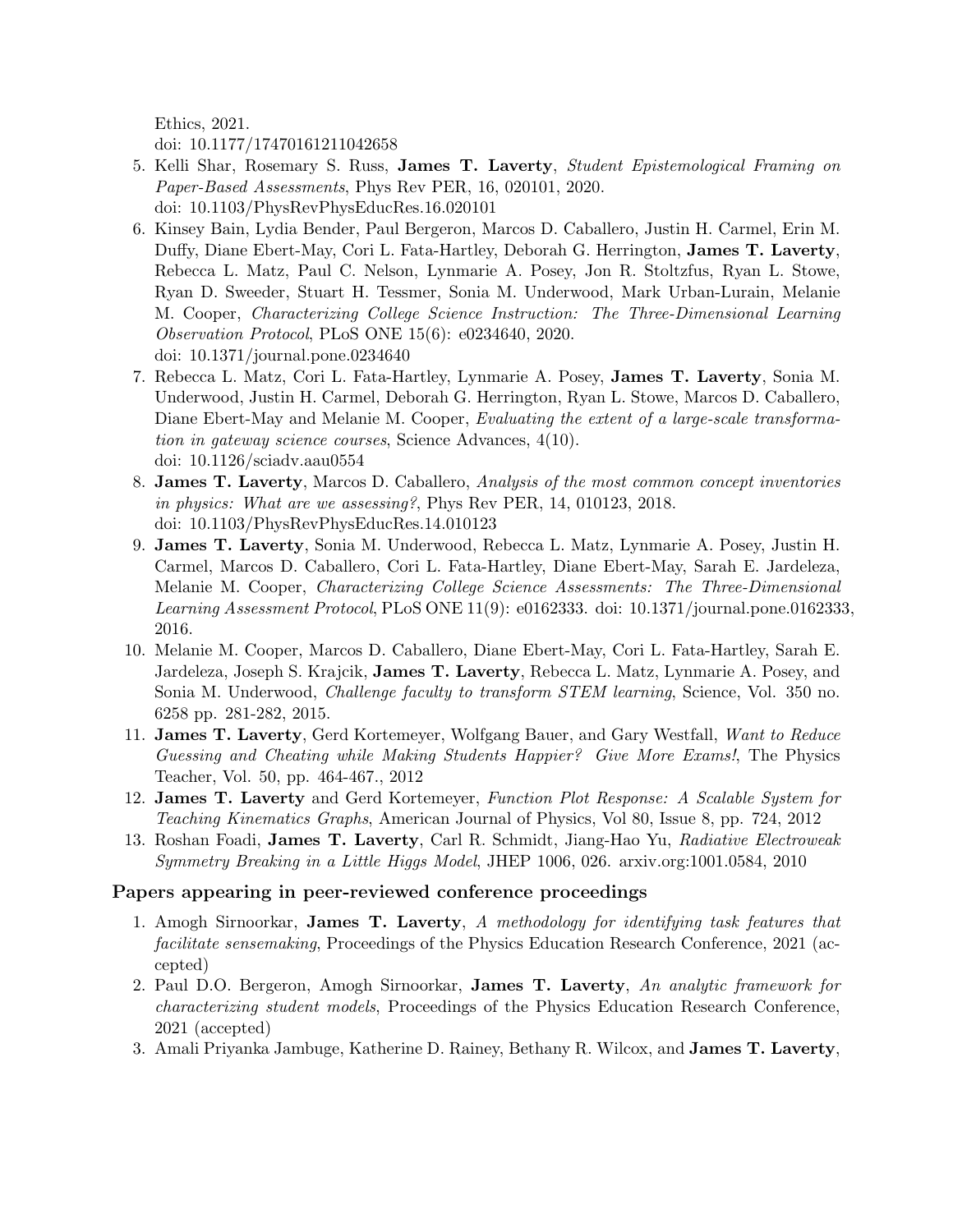Assessment feedback: A tool to promote scientific practices in upper-division, Proceedings of the Physics Education Research Conference, 2020

- 4. Katherine D. Rainey, Amali Priyanka Jambuge, James T. Laverty, and Bethany R. Wilcox, Developing coupled, multiple-response assessment items addressing scientific practices, Proceedings of the Physics Education Research Conference, 2020
- 5. Tra Huynh, Amali Priyanka Jambuge, Hien Khong, James T. Laverty, and Eleanor C Sayre, Positioning in Groups: The Roles of Expertise and Being in Charge, 14th International Conference of the Learning Sciences, 2020
- 6. James T. Laverty, Melanie M. Cooper, and Marcos D. Caballero, Developing the Next Generation of Physics Assessments, Proceedings of the Physics Education Research Conference, 2015
- 7. James T. Laverty, Stuart H. Tessmer, Melanie M. Cooper, and Marcos D. Caballero, Engaging Physics Faculty in Course Transformation, Proceedings of the Physics Education Research Conference, 2014

## Presentations and Posters

#### Invited talks given at professional conferences

- 1. Jan 2019 James T. Laverty, Assessing Scientific Practices (and Concepts!) in the Lab, AAPT Winter Meeting, Assessing the Effectiveness of Laboratory Curricula; Houston, TX
- 2. Jan 2019 James T. Laverty, Panelist for Professional Skills for Graduate Students, AAPT Winter Meeting; Houston, TX

#### Invited talks given at departmental colloquia, seminars, and job interviews

- 1. Feb 2020 James T. Laverty, Bringing the Next Generation of Science to College Classrooms, University of Nebraska, Omaha, STEM Trail DBER Speaker Series, Omaha, NE
- 2. Mar 2016 James T. Laverty, Preparing Higher Education for the Next Generation of Physics Students, Missouri State University, Invited Job Talk, Springfield, MO
- 3. Mar 2016 James T. Laverty, Characterizing Physics Assessments and Moving to the Next Generation, University of Colorado - Boulder, PER Seminar, Boulder Colorado
- 4. Mar 2016 James T. Laverty, Initiating and Assessing Transformation in Science Disciplines, University of Colorado - Boulder, DBER Seminar, Boulder Colorado
- 5. Feb 2016 James T. Laverty, Preparing Higher Education for the Next Generation of Physics Students, University of Central Florida, Invited Job Talk, Orlando, FL
- 6. Feb 2016 James T. Laverty, Preparing Higher Education for the Next Generation of Physics Students, California State University - Chico, Invited Job Talk, Chico, CA
- 7. Feb 2016 James T. Laverty, Preparing Higher Education for the Next Generation of Physics Students, Kansas State University, Invited Job Talk, Manhattan, KS
- 8. Oct 2015, James T. Laverty, Moving Physics Education Forward: Developing the Next Generation of Physics Assessments, The Ohio State University, Physics Education Research Seminar, Columbus, OH
- 9. Feb 2015, James T. Laverty, Initiating and Characterizing Transformations in Science Departments at MSU, Purdue University, Physics Education Research Seminar, Lafayette, IN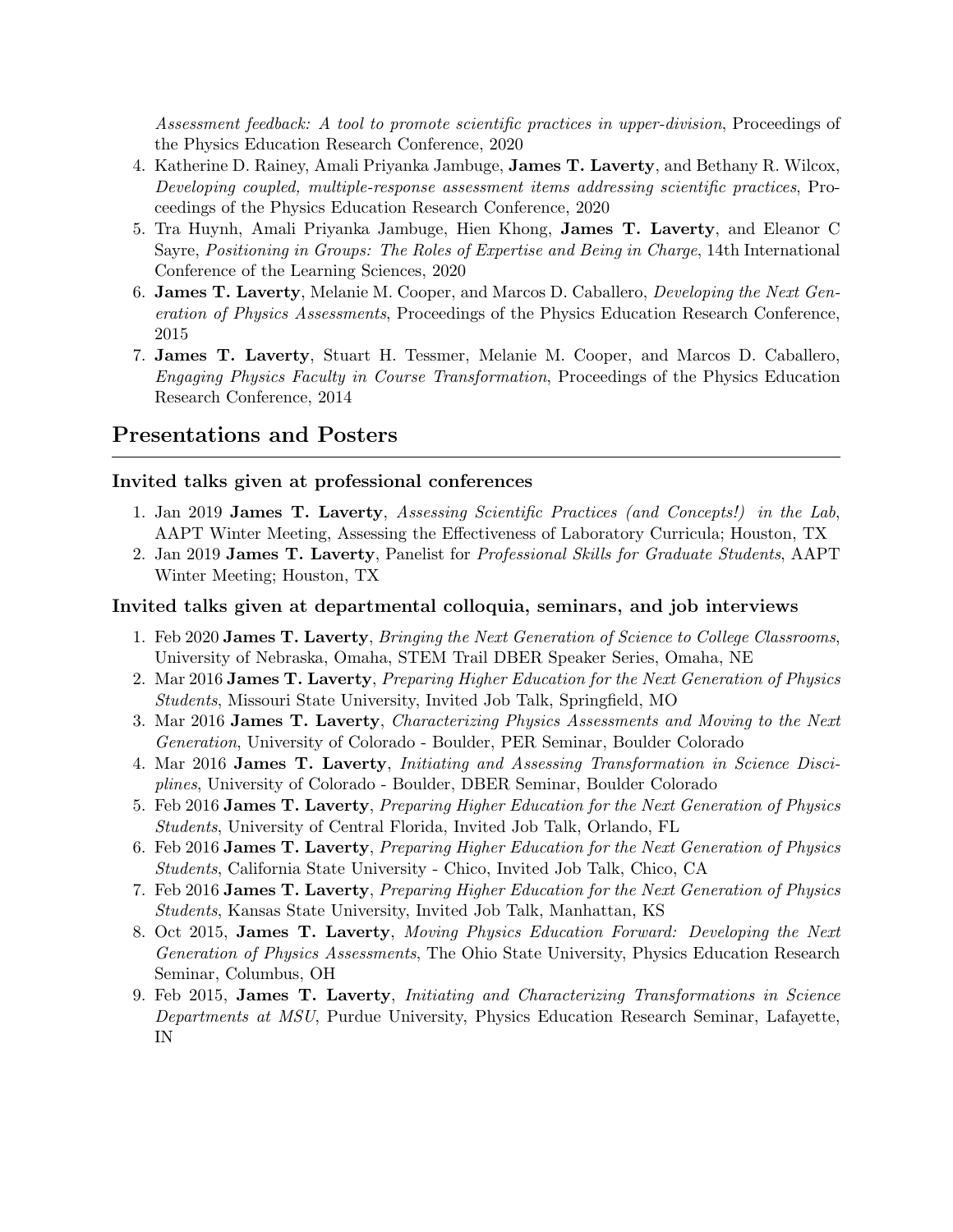- 10. Jan 2015, James T. Laverty, Transforming Introductory Physics Courses at Michigan State University, Michigan State University, Physics Education Research Seminar, East Lansing, MI
- 11. Dec 2014, James T. Laverty, Transforming Introductory Science Courses at Michigan State University, Wayne State University, Physics Seminar, Detroit, MI
- 12. May 2014, James T. Laverty, Sonia M. Underwood, Rebecca L. Matz, Melanie M. Cooper, Joseph S. Krajcik, Diane Ebert-May, Sarah E. Jardeleza, Cori L. Fata-Hartley, Lynmarie A. Posey, and Marcos D. Caballero, Creating a Coherent Gateway for STEM Teaching and Learning at MSU, Institutional Transformation Symposium, Kalamazoo, MI
- 13. May 2014, Sonia M. Underwood, James T. Laverty, Rebecca L. Matz, Melanie M. Cooper, Joseph S. Krajcik, Diane Ebert-May, Sarah E. Jardeleza, Cori L. Fata-Hartley, Lynmarie A. Posey, and Marcos D. Caballero, Designing a Protocol to Characterize Assessments, Institutional Transformation Symposium, Kalamazoo, MI
- 14. May 2014, Rebecca L. Matz, James T. Laverty, Sonia M. Underwood, Melanie M. Cooper, Joseph S. Krajcik, Diane Ebert-May, Sarah E. Jardeleza, Cori L. Fata-Hartley, Lynmarie A. Posey, and Marcos D. Caballero, 3D-LOP: Three-Dimensional Learning Observation Protocol, Institutional Transformation Symposium, Kalamazoo, MI

#### Talks contributed to professional conferences

- 1. Aug 2021, Katherine D. Rainey, Amali Priyanka Jambuge, Amogh Sirnoorkar, James T. Laverty, Bethany R. Wilcox, An Assessment for Upper-Division Thermal Physics Addressing Three-Dimensional Learning, AAPT, Online
- 2. Aug 2021, Amali Priyanka Jambuge, James T. Laverty, Katherine Rainey, Amogh Sirnoorkar, Bethany Wilcox, Research-based Assessment Feedback for Instructors, AAPT, Online
- 3. Aug 2021, Amogh Sirnoorkar, **James T. Laverty**, A Methodology for Identifying Task Features that Facilitate Sensemaking, AAPT, Online
- 4. Aug 2021, Tyler Garcia, Bill Bridges, Caleb Linville, Aidan C. Cairns, Jonathan Herington, Scott Tanona, James T. Laverty, Roles of goals and values in ethical discussions, AAPT, Online
- 5. Aug 2021, Bill Bridges, Tyler Garcia, Caleb Linville, Aidan C. Cairns, Jonathan Herington, Scott Tanona, James T. Laverty, Identifying Epistemic Games in Faculty Discourse of Values in Science, AAPT, Online
- 6. Apr 2021, James T. Laverty, Bethany R. Wilcox, Amali Priyanka Jambuge, Katherine D. Rainey, Amogh Sirnoorkar Development of a Thermal and Statistical Physics Assessment, APS April Meeting, Online
- 7. Feb 2021, Aidan C. Cairns, Scott Tanona, Jon Herington, James T. Laverty, Scientists' beliefs about the causes of research misconduct, APPE Simulive Presentation, Online
- 8. Feb 2021, Caleb Linville, Jon Herington, James T. Laverty, Scott Tanona, Science before Ethics: Scientists' Conception of the Relationship between Ethical and Epistemic Values, APPE Flash Presentation, Online
- 9. Jan 2021, Tyler Garcia, James T. Laverty, Scientists Views on Ethics in their Research, AAPT, Online
- 10. Jan 2021, Amali Priyanka Jambuge, James T. Laverty, Bethany R. Wilcox, Katherine D. Rainey, Designing Research-based Assessment Feedback for Instructors, AAPT, Online
- 11. Jul 2020, James T. Laverty, 3DL4US Project: Examining College Assessments in the Age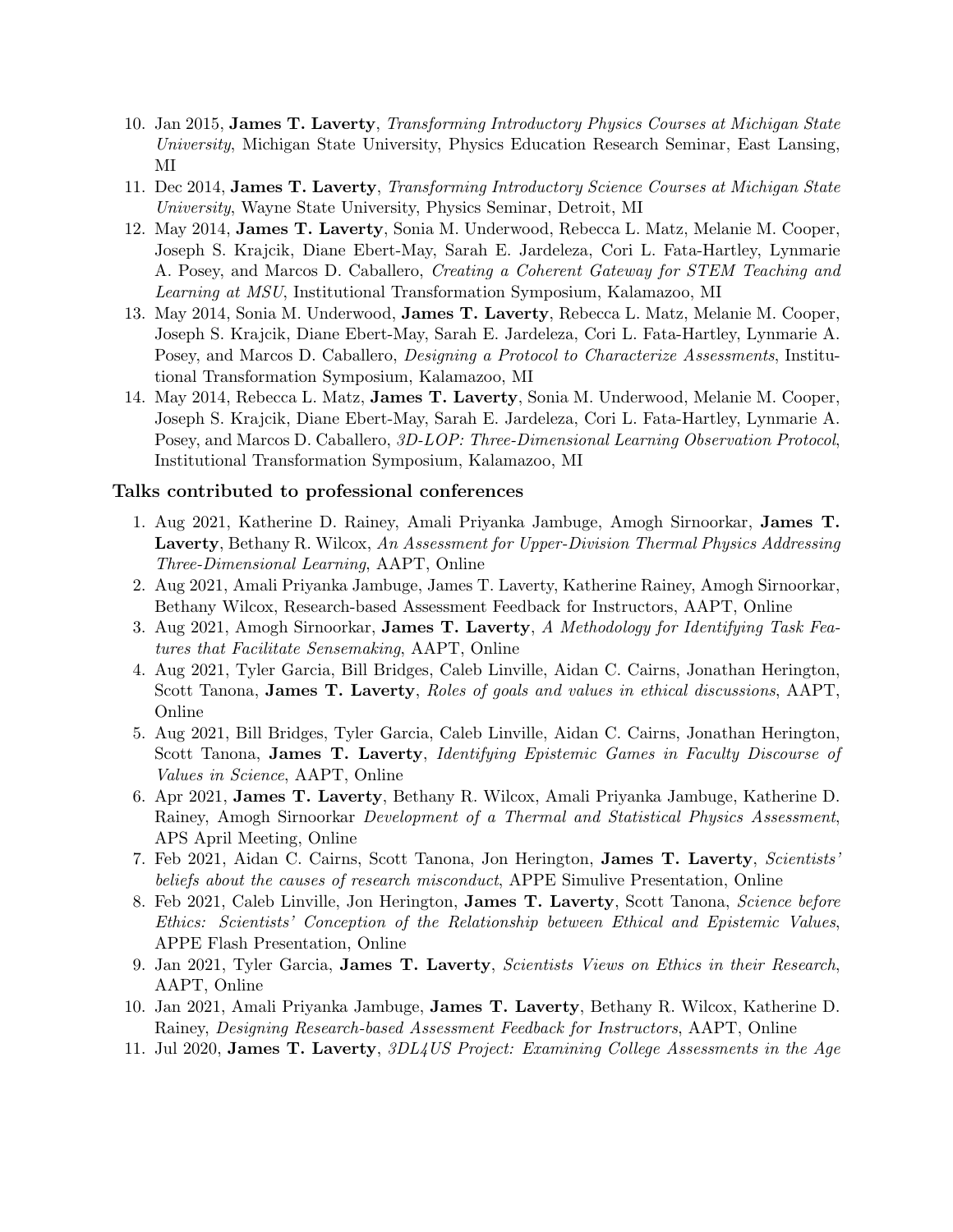of NGSS, AAPT & PERC, Online

- 12. Jul 2020, Paul Bergeron, Paul Nelson, James T. Laverty, 3DL4US Project: Characterizing NGSS 3-Dimensionality in College Instruction, AAPT & PERC, Online
- 13. Jul 2020, Paul Nelson, Paul Bergeron, James T. Laverty, 3DL4US Project: Implementation Hinges on Scientific Practices, AAPT & PERC, Online
- 14. Jul 2020, Amali Priyanka Jambuge, James T. Laverty, Making inferences about students abilities in Using Math in Assessments, AAPT & PERC, Online
- 15. Jul 2020, Hien Khong, James T. Laverty, Assessing Students in Planning Investigations, AAPT & PERC, Online
- 16. Jul 2020, Lydia Bender, James T. Laverty, How Faculty Take Up Ideas from a Professional Development Program, AAPT & PERC, Online
- 17. Jul 2019, Nicole Coon, Scott Tanona, Jon Herington, James T. Laverty, Assessing Motivations to Engage in Responsible Conduct of Research, AAPT, Provo, UT
- 18. Jul 2019, Amali Priyanka Jambuge, James T. Laverty, How Can We Assess Scientific Practices? The Case of "Using Mathematics", AAPT, Provo, UT
- 19. Jul 2019, Hien Khong, James T. Laverty, How Can We Assessment Tasks for "Planning" Investigations", AAPT, Provo, UT
- 20. Jul 2019, Kelli Shar, Rosemary Russ,James T. Laverty, Influence of Assessment Features on Student Epistemologies, AAPT, Provo, UT
- 21. Jul 2019, Lydia Bender, James T. Laverty, How Faculty Perceptions of Three-Dimensional Learning Change Over Time, AAPT, Provo, UT
- 22. Jul 2018, James T. Laverty, The Long-Term Impact of Course Reforms, AAPT, Washington DC
- 23. Jul 2018, Katherine C. Ventura, James T. Laverty, Engaging Students in Developing and Using Models through Assessment, AAPT, Washington DC
- 24. Jul 2018, Amali Priyanka Jambuge James T. Laverty, Students' Use of Mathematics While Working on Physics Assessments, AAPT, Washington DC
- 25. Jan 2018, James T. Laverty, Katherine Ventura, Amali Priyanka Jambuge, Can Assessments Tell Us if Students Engage in Scientific Practices?, AAPT, San Diego, CA
- 26. Jul 2017, James T. Laverty, Brett R. Kippley, Developing Research Assessments for the Next Generation of Student Learning, AAPT, Covington, KY
- 27. Feb 2017, James T. Laverty, A New Instrument to Develop Assessments that Align with PER, AAPT, Atlanta, GA
- 28. Oct 2016, James T. Laverty, Developing Assessments that Align with PER, AAPT AOK Sectional Meeting, Emporia, KS
- 29. Jul 2016, James T. Laverty, Concept Inventories and the Next Generation of Assessment, AAPT, Sacramento, CA
- 30. Jul 2015, James T. Laverty, Integrating Scientific Practices into Introductory Physics Assessments, AAPT, College Park, MD
- 31. Apr 2015, James T. Laverty, Sonia M. Underwood, Melanie M. Cooper, Marcos D. Caballero, Diane Ebert-May, Joseph S. Krajcik, Cori Fata-Hartley, Rebecca L. Matz, Lynmarie Posey, Sarah Jardeleza, Characterizing Assessments Using the Three-Dimensional Learning Assessment Protocol (3D-LAP), NARST, Chicago, IL
- 32. Apr 2015, Rebecca L. Matz, James T. Laverty, Sarah Jardeleza, Claire M. Morrison, Zachary D. Nusbaum, Sonny A. Ly, Diane Ebert-May, Joseph S. Krajcik, Marcos D. Ca-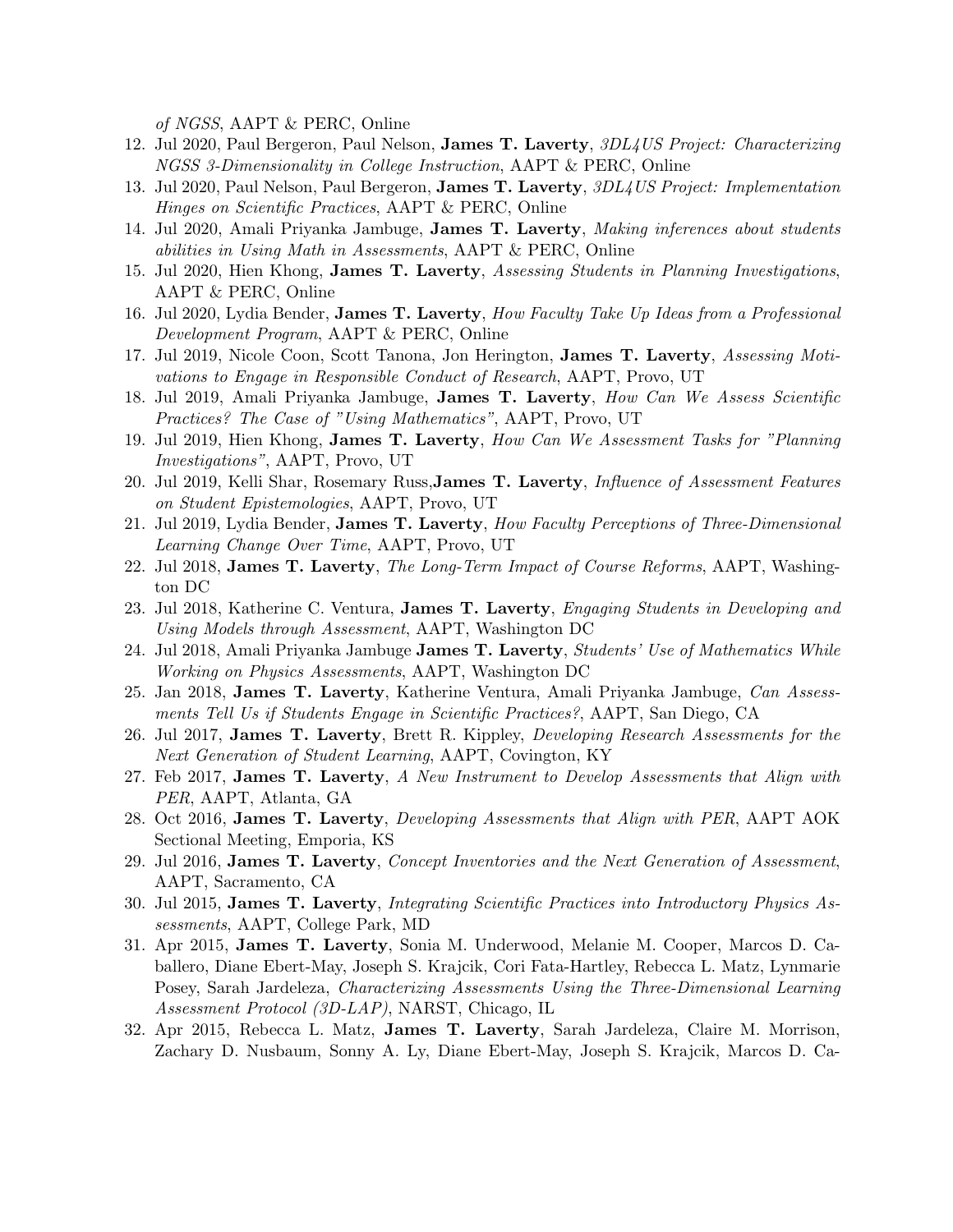ballero, Melanie M. Cooper, *Investigating Change in Classroom Instruction of Scientific Prac*tices, Crosscutting Concepts, and Core Ideas, NARST, Chicago, IL

- 33. Oct 2014, Sonia M. Underwood, James T. Laverty, Melanie M. Cooper, Joseph S. Krajcik, Marcos D. Caballero, Diane Ebert-May, Rebecca L. Matz, Lynmarie A. Posey, Sarah E. Jardeleza, Creating a Coherent STEM Gateway for Teaching and Learning: An AAU STEM Initiative Project, Transforming Institutions, Indianapolis, IN
- 34. Jul 2014, James T. Laverty, Stuart H. Tessmer, Marcos D. Caballero, Integrating Practices and Core Ideas into Introductory Physics Courses, AAPT, Minneapolis, MN
- 35. Oct 2013, James T. Laverty and Marcos D. Caballero, The First Steps to Transforming Introductory Physics at Michigan State, MI-AAPT Fall, Roscommon, MI
- 36. Jul 2012, James T. Laverty and Gerd Kortemeyer, Teaching Students Graphs: Construction vs. Intepretation, AAPT, Philadelphia, PA
- 37. Apr 2012, James T. Laverty and Gerd Kortemeyer, Expanding Online Homework Systems with Student Generated Graphs and Diagrams, MI-AAPT, Allendale, MI
- 38. Aug 2011, James T. Laverty and Gerd Kortemeyer, Expanding LON-CAPA Homework Sets to Include Student-Generated Graphs, AAPT, Omaha, NE
- 39. Feb 2011, James T. Laverty and Gerd Kortemeyer, Student Generated Graphs in LON-CAPA, LON-CAPA Conference, Richmond, VA

#### Posters contributed to professional conferences

- 1. Aug 2021, Amali Priyanka Jambuge, Katherine D. Rainey, Bethany R. Wilcox, James T. Laverty, Conceptualizing Assessments in PER Informed by Explicit Feedback for Instructors, PERC, Online
- 2. Aug 2021, Amogh Sirnoorkar, James T. Laverty, A methodology for identifying task features that facilitate sensemaking, AAPT & PERC, Online
- 3. Aug 2021, Tyler Garcia, Bill Bridges, Caleb Linville, Aidan C. Cairns, Jonathan Herington, Scott Tanona, James T. Laverty, The effect of value-focused discussions on scientists ethical reasoning, PERC, Online
- 4. Aug 2021, Bill Bridges, Tyler Garcia, Caleb Linville, Aidan C. Cairns, Jonathan Herington, Scott Tanona, James T. Laverty, *Identifying epistemic games in faculty discussions about* values in science, PERC, Online
- 5. Aug 2021, Katherine D. Rainey, Amali Priyanka Jambuge, Amogh Sirnoorkar, James T. Laverty, Bethany R. Wilcox, A Knowledge-in-Use Assessment for Upper-Division Thermal Physics, AAPT, Online
- 6. Aug 2021, Katherine D. Rainey, Amali Priyanka Jambuge, Amogh Sirnoorkar, James T. Laverty, Bethany R. Wilcox, Faculty Perceptions of Three-Dimensional Learning Performances Addressing Thermal Physics, PERC, Online
- 7. Aug 2021, Paul D.O. Bergeron, Amogh Sirnoorkar, James T. Laverty, Student Engagement in the Practice of Developing and Using Models, AAPT, Online
- 8. Aug 2021, Paul D.O. Bergeron, Amogh Sirnoorkar, **James T. Laverty**, An analytic framework for characterizing student models, PERC, Online
- 9. Jul 2020, Amali Priyanka Jambuge, Katherine Rainey, Bethany Wilcox, James T. Laverty, Assessment feedback: A tool to promote scientific practices in upper-division, AAPT & PERC, Online
- 10. Jul 2020, Katherine Rainey, Amali Priyanka Jambuge, James T. Laverty, Bethany Wilcox,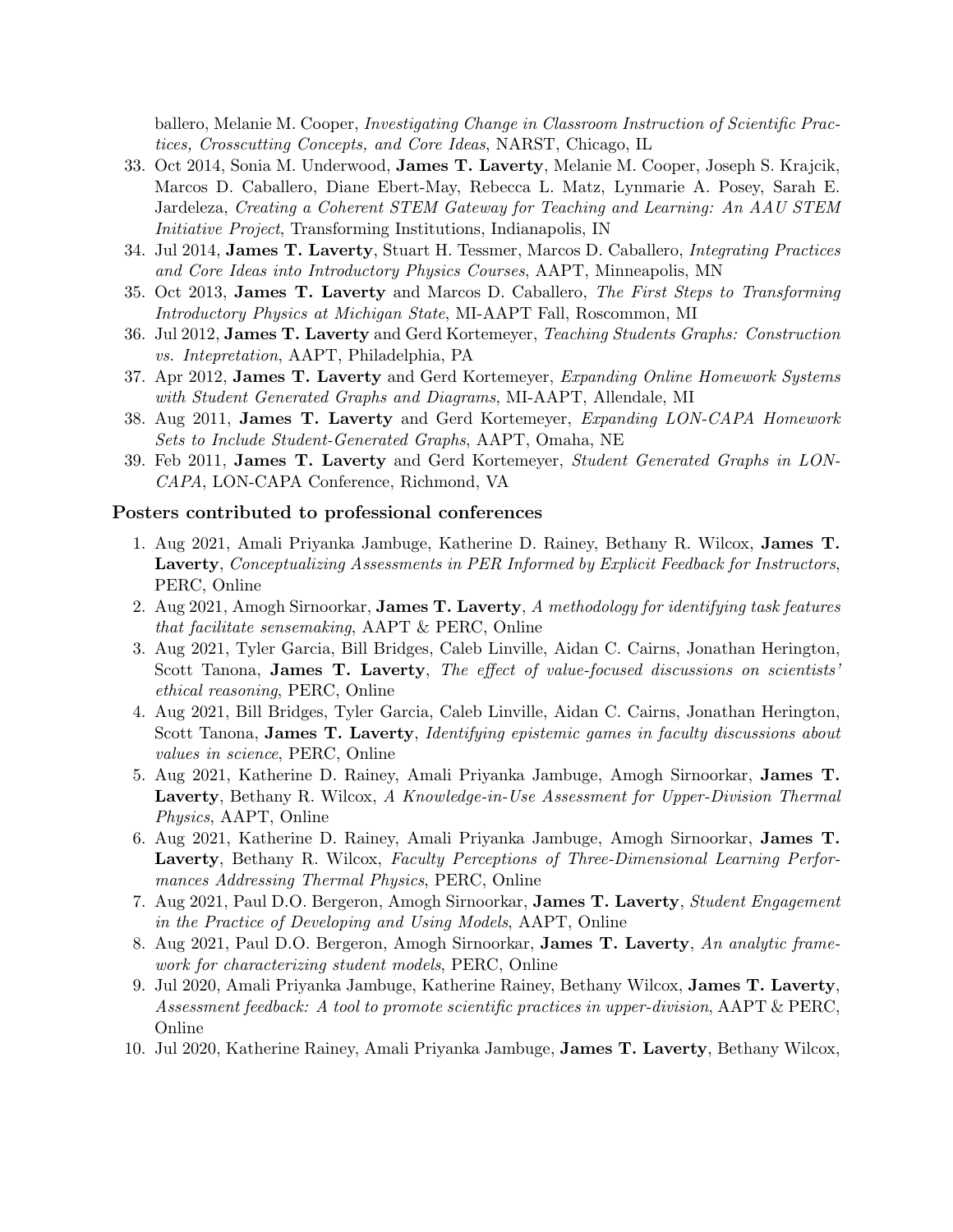Addressing Scientific Practices with Upper-Division Physics Assessment Items, AAPT, Online

- 11. Jul 2020, Katherine Rainey, Amali Priyanka Jambuge, James T. Laverty, Bethany Wilcox, Developing coupled, multiple-response assessment items addressing scientific practices, PERC, Online
- 12. Jul 2020, Hien Khong, James T. Laverty, Examining students engagement in Planning Investigations practice in a written exam, AAPT & PERC, Online
- 13. Jul 2020, Lydia G Bender, **James T. Laverty**, *How Faculty Take Up Ideas from a Profes*sional Development Program, AAPT & PERC, Online
- 14. Nov 2019, Matthew Mikota, James T. Laverty, Two worlds: Identifying How Students Translate between the Real World Context and the Physics world Context, PHYSCON, Providence, RI
- 15. Jul 2019, Amali Priyanka Jambuge, James T. Laverty, How Can We Assess Scientific Practices? The Case of "Using-Mathematics", AAPT & PERC, Provo, UT
- 16. Jul 2019, Lydia G. Bender, James T. Laverty, How Faculty Take Up Ideas from a Professional Development Setting, AAPT & PERC, Provo, UT
- 17. Jul 2019, Kelli Shar, Rosemary S. Russ, **James T. Laverty**, *Investigating the Influence of* Assessment on Student Epistemology in Physics, AAPT & PERC, Provo, UT
- 18. Jul 2019, Hien Khong, James T. Laverty, How Do We Develop Assessment Tasks for Planning Investigations, AAPT & PERC, Provo, UT
- 19. Jul 2019, Alexander N. Coon, Scott Tanona, Jonathan Herington, James T. Laverty, Assessing Motivations to Engage in Responsible Conduct of Research, AAPT & PERC, Provo, UT
- 20. Jul 2018, Amali Priyanka Jambuge, **James T. Laverty**, *Students Use of Mathematics While* Working on Physics Assessments, AAPT & PERC, Washington DC
- 21. Jul 2018, Lydia G. Bender, James T. Laverty, Research Proposal: Developing and Evaluating the Effectiveness of Three-Dimensional Materials in a General Physics Classroom, AAPT & PERC, Washington DC
- 22. Jul 2018, Virginia M. Coghlan, James T. Laverty, Investigating Student Perceptions of Learning Assistants, AAPT & PERC, Washington DC
- 23. Jul 2018, Kelli Shar, Rosemary S. Russ, James T. Laverty, *Investigating the Influence of* Assessment Questions on Student Epistemological Resources in Physics, AAPT & PERC, Washington DC
- 24. Jul 2018, Bryan Stanley, James T. Laverty, Comparing Assessment Data Between Learning and Teaching Assistant Supported Studios, AAPT & PERC, Washington DC
- 25. Jul 2018, Hien Khong, James T. Laverty, Assessing Students in Planning Investigations, AAPT & PERC, Washington DC
- 26. Jul 2018, Katherine C. Ventura, James T. Laverty, Engaging Students in Developing and Using Models through Assessments, AAPT & PERC, Washington DC
- 27. Mar 2018, Eduardo Velazquez, James T. Laverty, Video Analysis of Argument and Explanation in an Introductory Classroom, APS March Meeting, Los Angeles, CA
- 28. Feb 2018, Juan Hernandez, Alexander Coon, James T. Laverty, Evaluation of Three-Dimensional Learning in University Physics Textbook Assessments Using the Three-Dimensional Learning Assessment Protocol, Emerging Researchers Network Conference, Washington DC
- 29. Jul 2017, Katherine C. Ventura, James T. Laverty, Do Assessments Engage Students in Scientific Practices?, AAPT & PERC, Covington, KY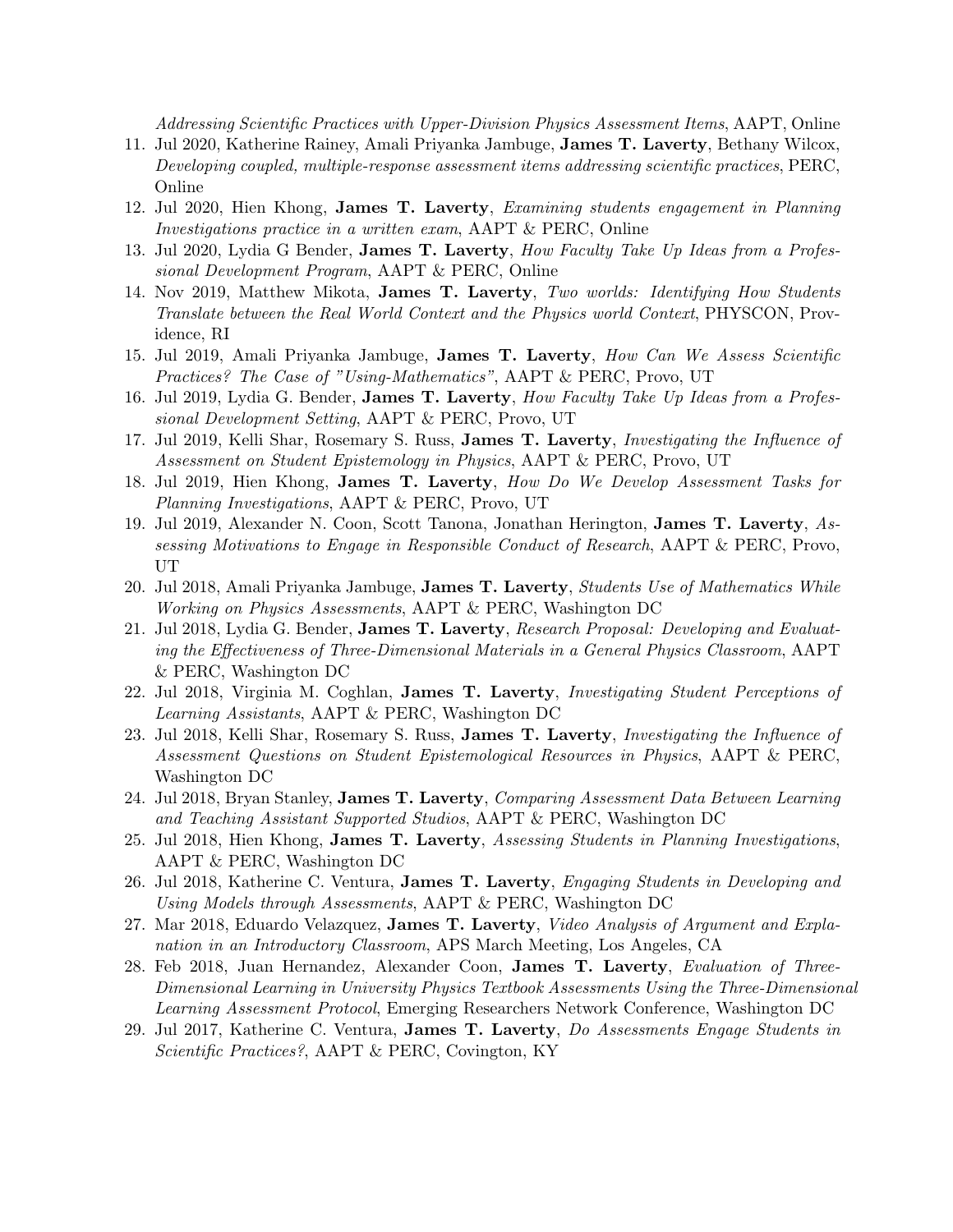- 30. Jul 2017, Eduardo A. Velazquez, James T. Laverty, Video Analysis of Argument and Explanation in an Introductory Classroom, AAPT & PERC, Covington, KY
- 31. Jul 2016, James T. Laverty, and Marcos D. Caballero *Concept Inventories and the Next* Generation of Assessment, AAPT & PERC, Sacramento, CA
- 32. Feb 2016, James T. Laverty, Rebecca L. Matz, Sonia M. Underwood, Sarah E. Jardeleza, Justin H. Carmel, Cori L. Fata-Hartley, Lynmarie Posey, Joseph S. Krajcik, Diane Ebert-May, Marcos D. Caballero, and Melanie M. Cooper, *Investigating Assessments in Gateway* College Science Courses, CREATE for STEM Miniconference, East Lansing, MI
- 33. Oct 2015, James T. Laverty, Sonia M. Underwood, Rebecca L. Matz, Sarah E. Jardeleza, Cori L. Fata-Hartley, Lynmarie Posey, Joseph S. Krajcik, Diane Ebert-May, Marcos D. Caballero, Melanie M. Cooper, *Designing Three-Dimensional Learning Assessments for Intro*ductory College Science Courses, AAU STEM Networking Conference, Saint Louis, MO
- 34. Jul 2015, James T. Laverty, Characterizing Assessments for Three-Dimensional Learning, AAPT & PERC, College Park, MD
- 35. Apr 2015, Sonny A. Ly, Sarah E. Jardeleza, Rebecca L. Matz, James T. Laverty, Sonia M. Underwood, Cori L. Fata-Hartley, Lynmarie Posey, Joseph S. Krajcik, Diane Ebert-May, Marcos D. Caballero, Melanie M. Cooper, Questions in the Classroom: How Often do Students Respond?, University Undergraduate Research and Arts Forum (UURAF), Michigan State University, East Lansing, MI
- 36. Feb 2015, James T. Laverty, Sonia M. Underwood, Rebecca L. Matz, Sarah E. Jardeleza, Cori L. Fata-Hartley, Lynmarie Posey, Joseph S. Krajcik, Diane Ebert-May, Marcos D. Caballero, Melanie M. Cooper, *Designing Three-Dimensional Learning Assessments for Intro*ductory College Science Courses, CREATE for STEM Mini-Conference, East Lansing, MI
- 37. Feb 2015, Zachary D. Nusbaum, Sonny A. Ly, Claire M. Morrison, Keenan L. Noyes, Sarah E. Jardeleza, Rebecca L. Matz, James T. Laverty, Sonia M. Underwood, Cori L. Fata-Hartley, Lynmarie Posey, Joseph S. Krajcik, Diane Ebert-May, Marcos D. Caballero, Melanie M. Cooper, Comparing Teaching Activities in Gateway Science Courses, CREATE for STEM Mini-Conference, East Lansing, MI
- 38. Jul 2014, James T. Laverty, Sonia M. Underwood, Melanie M. Cooper, Joseph S. Krajcik, Diane Ebert-May, Sarah E. Jardeleza, Rebecca L. Matz, Cori L. Fata-Hartley, Lynmarie A. Posey, and Marcos D. Caballero, Measuring Change in Introductory Courses with Three Dimensional Learning Analytics, AAPT & PERC, Minneapolis, MN
- 39. Apr 2014, James T. Laverty, Stuart H. Tessmer, and Marcos D. Caballero, Integrating Practices and Core Ideas into MSU's Introductory Physics Courses, MI-AAPT Spring, Kalamazoo, MI
- 40. Feb 2014, James T. Laverty, Melanie M. Cooper, Diane Ebert-May, Marcos D. Caballero, Joseph S. Krajcik, Creating a Coherent Gateway for STEM Teaching and Learning at MSU CREATE for STEM Mini-Conference, East Lansing, MI
- 41. Feb 2014, James T. Laverty, Stuart H. Tessmer, and Marcos D. Caballero, Integrating Practices and Core Ideas into MSU's Introductory Physics Courses, CREATE for STEM Mini-Conference, East Lansing, MI
- 42. Aug 2012, James T. Laverty and Gerd Kortemeyer, Students and Graphing: Construction vs. Interpretation, PERC, Philadelphia, PA
- 43. May 2012, James T. Laverty and Gerd Kortemeyer, Students and Graphing: Three Related Studies, CREATE for STEM Mini-Conference, East Lansing, MI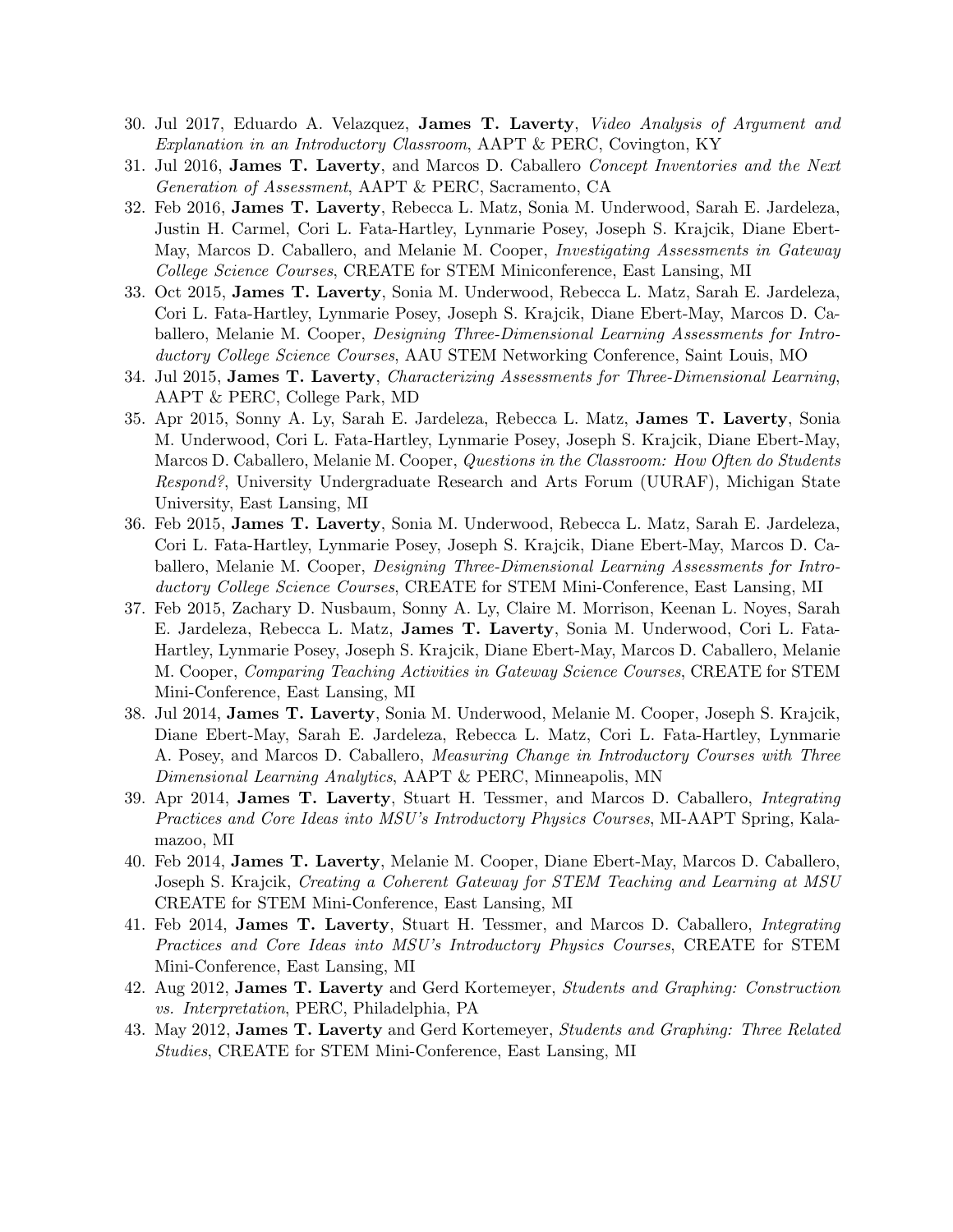44. Aug 2011, **James T. Laverty** and Gerd Kortemeyer, A Scalable System for Teaching Graphs, PERC, Omaha, NE

#### Workshops given at professional conferences

- 1. Jul 2021, James T. Laverty, Developing the Next Generation of Physics Assessments, AAPT Summer Meeting, Online
- 2. Jul 2020, James T. Laverty, Developing the Next Generation of Physics Assessments, AAPT Summer Meeting, Online
- 3. Jul 2019, James T. Laverty, Developing the Next Generation of Physics Assessments, AAPT Summer Meeting, Provo, UT
- 4. Jul 2017, James T. Laverty, Marcos D. Caballero, Developing the Next Generation of Physics Assessments, AAPT Summer Meeting, Covington, KY
- 5. Jul 2016, James T. Laverty, Marcos D. Caballero, Developing the Next Generation of Physics Assessments, AAPT Summer Meeting, Sacramento, CA
- 6. Apr 2014, James T. Laverty, Steven F. Wolf, and Marcos D. Caballero, Integrating Practices and Core Ideas into Introductory Physics Courses, MI-AAPT Spring, Kalamazoo, MI

## Students & Mentees

- 1. Paul Bergeron (MSU), Aug 2019-Present
- Graduate Students Advisor
	- Ph.D.
		- 1. Bill Bridges, Jan 2021-Present
		- 2. Tyler Garcia, Aug 2020-Present
		- 3. Amogh Sirnoorkar, Jul 2020-Present
		- 4. Amali Priyanka Jambuge, Jun 2017-Present
	- M.S.
		- 1. Lydia G. Bender, Jan 2018-Aug 2020
		- 2. Santosh Budhathoki, Aug 2017-Aug 2019
		- 3. Virginia M. Coghlan, Aug 2017-May 2019
- Graduate Students Committee Member
	- Ph.D.
		- 1. Hien Khong Physics, PER
		- 2. Chris Hass Physics, PER
		- 3. Adriana Ortiz-Aquino Math
		- 4. Kristin Wright Counseling & Student Development
		- 5. Joshua Miller Math (2021)
		- 6. Tra Thi Thanh Huynh Physics, PER (2020)
		- 7. Dina Zohrabi-Alaee Physics, PER (2020)
		- 8. Abdul Halim Civil Engineering (2020)
		- 9. Ashley Shaw Special Education (2019)
		- 10. Nandana Weliweriya Physics, PER (2019)
		- 11. Bahar Modir Physics, PER (2017)
	- M.S.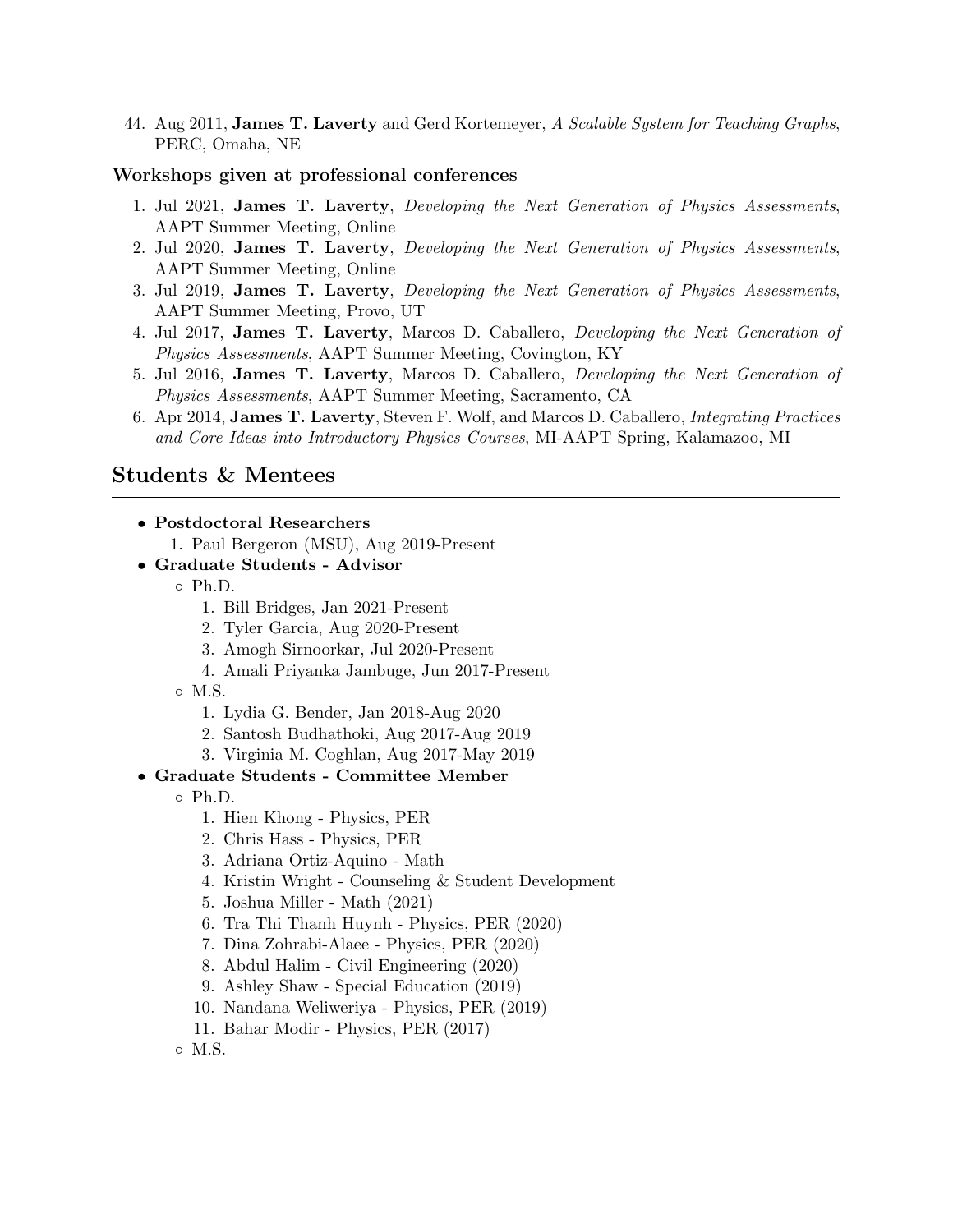- 1. Kelley Ruhnow Physics, High Energy
- 2. Peter Anderson Physics, AMO (2021)
- 3. Praful Gagrani Physics, Cosmology (2018)
- Undergraduate Students Research Supervisor
	- 1. Caleb Linville, Jan 2020-Present
	- 2. Aidan Cairns, Aug 2019-Present
	- 3. Matthew Mikota (REU), Jun 2019-Aug 2019
	- 4. Kelli Shar (REU), Jun 2018-Jul 2020
	- 5. Bryan Stanley (REU), Jun 2018-Aug 2018
	- 6. Sarah Peterson, Aug 2017-July 2019
	- 7. Nicole Coon, Jun 2017-Dec 2019
	- 8. Juan Hernandez (LS-AMP RiPS), Jun 2017-Dec 2017
	- 9. Eduardo Velazquez (REU), Jun 2017-Aug 2017
	- 10. Brett R. Kippley, Nov 2016-Jul 2018
	- 11. Katherine C. Ventura, Oct 2016-Dec 2018

## • Graduate Students - Teaching Supervisor

- 1. Lauren Carroll (Fall 2020)
- 2. Tien Phan (Fall 2020)
- 3. Peter Anderson (Fall 2019, Fall 2020)
- 4. Chris Hass (Fall 2018)
- 5. Kelley Daenzer (Fall 2018)
- 6. Ajib Paudel (Fall 2016)

### • Undergraduate Students - Teaching Supervisor

- 1. Corbin Allison (Fall 2021)
- 2. Aurora Meyer (Fall 2019, Fall 2021)
- 3. Nicole Coon (Fall 2019)
- 4. Alexandra Davidson (Fall 2019)
- 5. Erin O'Toole (Fall 2019)
- 6. Rebecca Swartz (Fall 2018)
- 7. Zoe Cosgrove (Spring 2017, Fall 2018)
- 8. Benjamin Emerson (Spring 2018)
- 9. Abigail Hilliard (Fall 2017)
- 10. Halle Kutsche (Fall 2017)
- 11. Matt McWhorter (Fall 2017)
- 12. Alexandra Lyle (Spring 2017)

## • Undergraduate Students - Teaching Mentor (LA Program)

- 1. Carly Byrne (Fall 2019)
- 2. Cade Ifland (Fall 2019)
- 3. Reilly Jensen (Fall 2019)
- 4. Jared Medina (Fall 2019)
- 5. Bob Morris (Fall 2019)
- 6. Garret Prendergast (Fall 2019)
- 7. Allison Wheeler (Fall 2019)
- 8. Emilee Agnew (Spring 2019, Fall 2019)
- 9. Alex Arnold (Spring 2019, Fall 2019)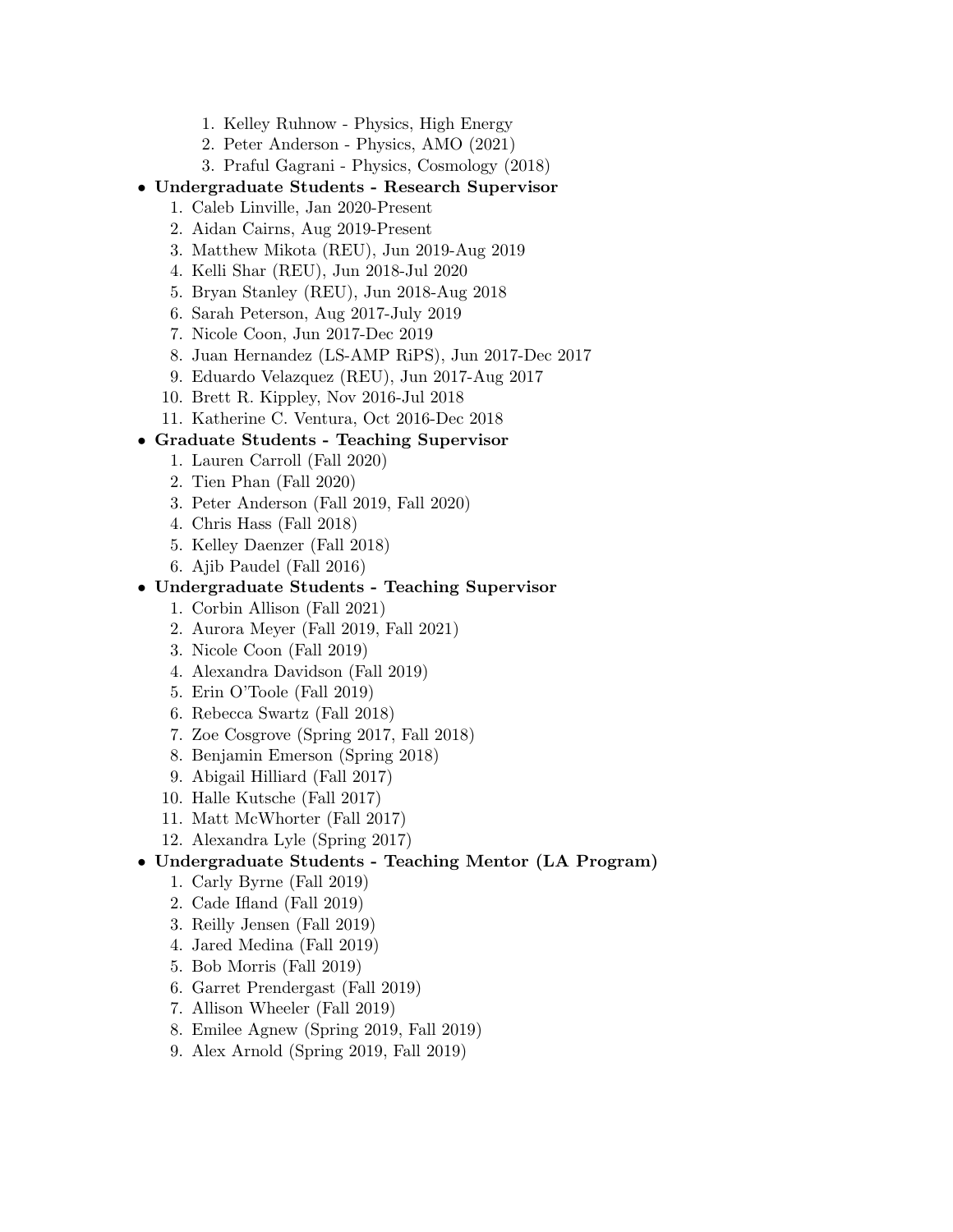- 10. Aidan Cairns (Spring 2019, Fall 2019)
- 11. Kathryn Collins (Spring 2019, Fall 2019)
- 12. Julia Deeb (Spring 2019)
- 13. Ethan George (Spring 2019, Fall 2019)
- 14. Creighton Glasscock (Spring 2019, Fall 2019)
- 15. Seth Hensarling (Spring 2019, Fall 2019)
- 16. Braeden Ingold (Spring 2019, Fall 2019)
- 17. Nathan Jackson (Spring 2019, Fall 2019)
- 18. Po-Yu Lai (Spring 2019)
- 19. Kaden Lewis (Spring 2019, Fall 2019)
- 20. Kaleb Mekonnen (Spring 2019)
- 21. Antone Novelly (Spring 2019)
- 22. Kelsey Robinett (Spring 2019, Fall 2019)
- 23. Tavian Ward (Spring 2019)
- 24. Reed Adams (Fall 2018, Spring 2019, Fall 2019)
- 25. Philip Lucas (Fall 2018, Spring 2019, Fall 2019)
- 26. Riley Mitts (Fall 2018)
- 27. Rhett Pierce (Fall 2018, Spring 2019)
- 28. Rebecca Swartz (Fall 2018)
- 29. Benjamin Archibeque (Spring 2018)
- 30. Garrett Binns (Spring 2018, Fall 2018, Spring 2019)
- 31. Macey Elkington (Spring 2018)
- 32. Benjamin Emerson (Spring 2018, Fall 2018, Spring 2019)
- 33. Juan Hernandez (Spring 2018, Fall 2018, Spring 2019)
- 34. Jacob Hutchins (Spring 2018, Fall 2018, Fall 2019)
- 35. Thomas Lasnier (Spring 2018)
- 36. T-Ying Lin (Spring 2018, Fall 2018, Spring 2019, Fall 2019)
- 37. Heather McGee (Spring 2018)
- 38. Matt McWhorter (Spring 2018, Fall 2018)
- 39. Erin O'Toole (Spring 2018, Fall 2018, Spring 2019)
- 40. Ryan Schamberger (Spring 2018, Fall 2018, Spring 2019)
- 41. Ethan Zajac (Spring 2018, Fall 2018, Spring 2019, Fall 2019)
- 42. David Beckley (Fall 2017)
- 43. Benjamin Damm (Fall 2017)
- 44. Jared Fangman (Fall 2017, Spring 2018, Fall 2018, Spring 2019, Fall 2019)
- 45. Jacob Kraus (Fall 2017, Spring 2018, Fall 2018)
- 46. Angie Mitchell (Fall 2017)
- 47. Jared Schuler (Fall 2017, Spring 2018, Spring 2019, Fall 2019)
- 48. Camden Wenger (Fall 2017)
- 49. Connelly White (Fall 2017, Spring 2018, Fall 2018, Spring 2019, Fall 2019)
- 50. Nicole Coon (Spring 2017, Fall 2017, Spring 2018, Fall 2018, Spring 2019)
- 51. Zoe Cosgrove (Spring 2017, Spring 2018)
- 52. Kristen Jones (Spring 2017)
- 53. Alexandra Davidson (n´ee Lyle) (Spring 2017, Fall 2017, Spring 2018, Fall 2018, Spring 2019)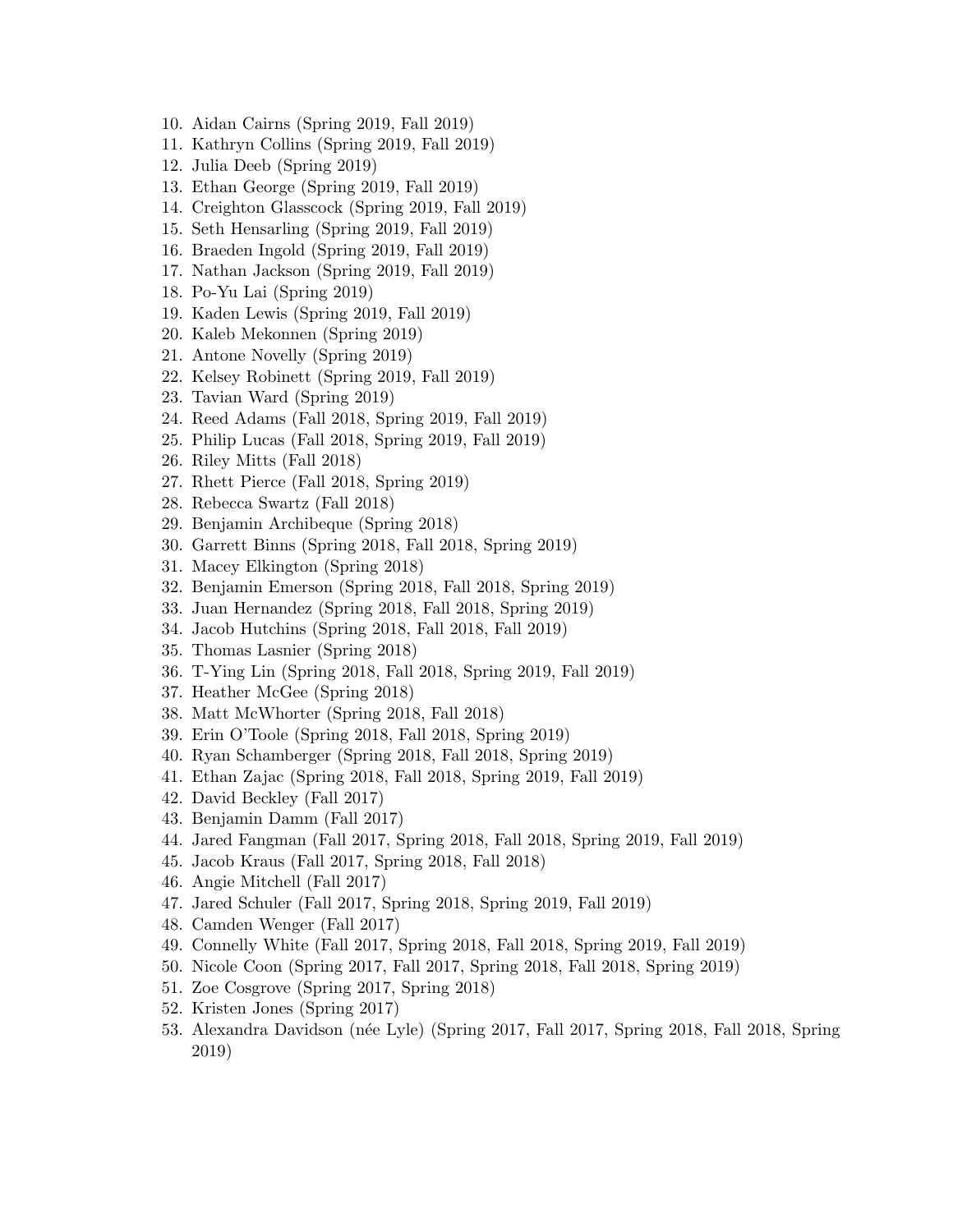# Service & Community Partnership

- KSU Society for the Advancement of Chicanos/Hispanics and Native Americans in Science (K-SACNAS) Chapter
	- January 2020-Present, Faculty Advisor
- Flint Hills Discovery Center
	- Apr 2019-Apr 2022, Advisory Board Member

# • Learning Assistant Program

- Jan 2017-Present, Program Director
- Fall 2016-Present, Recruiting and Hiring LAs
- Spring 2020, Started LA Program in General Physics I
- Fall 2019, Started LA Program in General Physics II
- Fall 2018, Started LA Program in Concepts of Physics
- Spring 2017, Started LA Program in Engineering Physics II
- Spring 2017, Oversaw the experience of the LAs in the program
- Spring 2017, Started LA Program in Engineering Physics I
- Fall 2016, Organized LA recruitment and initiated LA Program

# • Kansas State University Committees

- Physics Department
	- ∗ January 2017-Present, Undergraduate Recruitment Committee
	- ∗ August 2017-December 2019, Graduate Student Recruitment and Selection Committee
	- ∗ February 2017-December 2017, Ad Hoc Space Committee
	- ∗ February 2017-May 2017, Ad Hoc Entrepreneurship Committee
- College of Arts and Sciences
	- ∗ April 2019-Present, Diversity Committee
- AAPT
	- Jan 2018-Jan 2019, Ex-Officio Member, Physics Education Research Leadership and Organizing Council (PERLOC)
	- Jan 2018-Jan 2019, Chair; Committee on Research in Physics Education (RiPE)
	- Jan 2017-Jan 2018, Vice-Chair; Committee on Research in Physics Education (RiPE)
	- Nov 2017-Oct 2018, Member; Ad Hoc Committee on Code of Conduct
	- Jan 2016-Jan 2017, Member; Committee on Research in Physics Education (RiPE)
- Reviewer for:
	- 2020-Present, Science Advances
	- 2015-Present, Physical Review Physics Education Research
	- 2015-Present, American Journal of Physics
	- 2014-Present, Journal of Research in Science Teaching
	- 2014-Present, The Physics Teacher
- MI-AAPT Section meetings
	- April 2015, Event Coordinator
- Impression 5 Science Center
	- February 2016, Event Coordinator: Physics and Astronomy Day
	- November 2015 April 2016, Planet Walk Redesign Team
	- February 2015, Event Coordinator: Physics and Astronomy Day